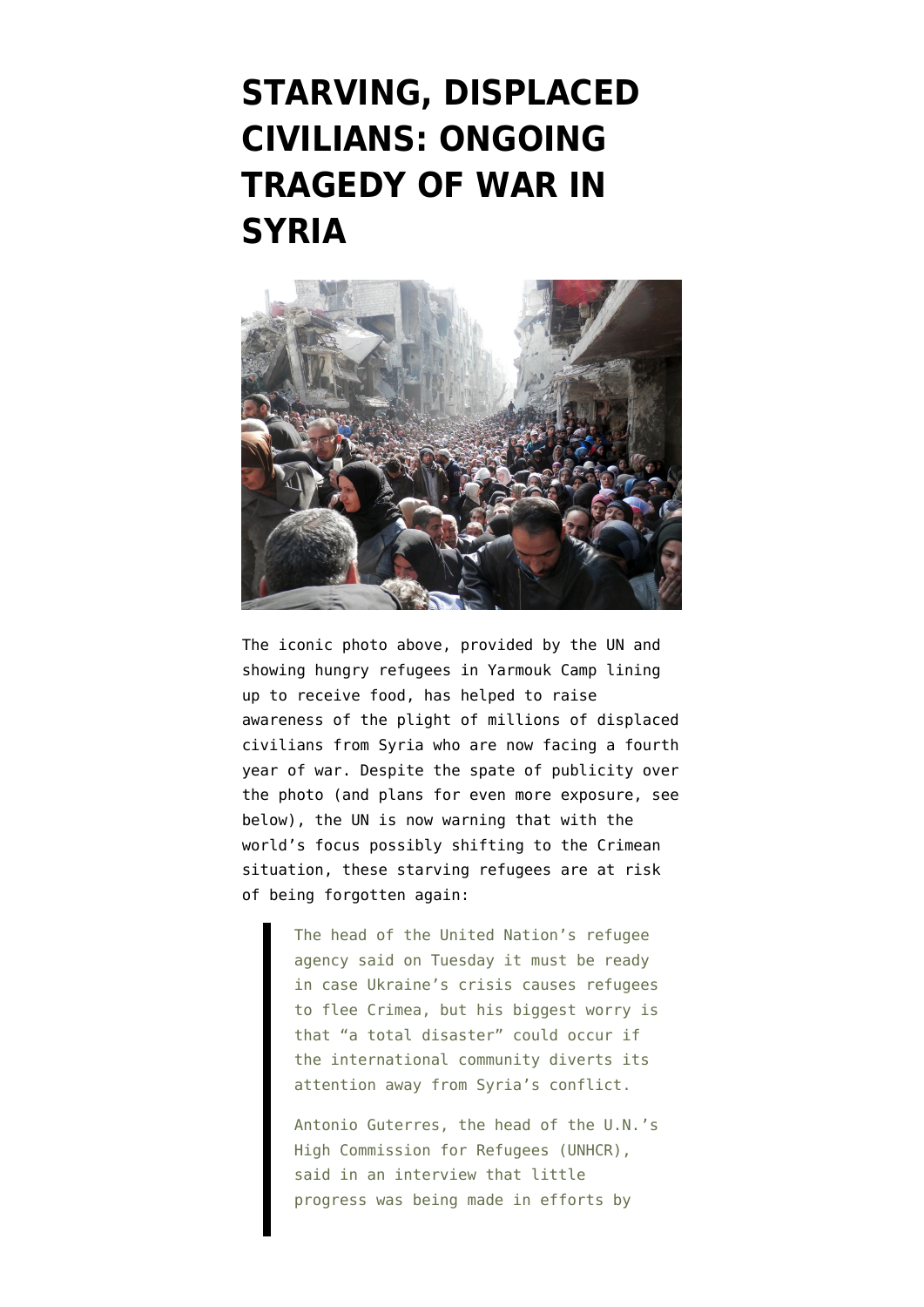the United States and [Russia](http://www.reuters.com/places/russia?lc=int_mb_1001), now at loggerheads over [Ukraine,](http://www.reuters.com/places/ukraine?lc=int_mb_1001) to bring Syria's warring sides together after the collapse of talks in Geneva last month.

## /snip/

With the Syrian conflict now heading toward a fourth year this week and more people fleeing the war, the UN has warned that Syrians are about to replace Afghans as the world's largest refugee population.

There are currently more than 2.5 million Syrian registered by the U.N. in neighboring countries such as Lebanon, [Turkey,](http://www.reuters.com/places/turkey?lc=int_mb_1001) Jordan and Iraq, but Guterres said it is believed more than 3 million have fled the conflict.

"It is absolutely essential that the international community mobilizes massively to support Lebanon, to support Jordan, to support all the other neighboring countries to make sure that they are able to cope with the challenge and to preserve the stability of the region," he said.

The photo was taken in the Yarmouk refugee camp. From the [United Nations Relief and Works Agency](http://www.unrwa.org/crisis-in-yarmouk) [\(UNRWA\):](http://www.unrwa.org/crisis-in-yarmouk)

> Our spokesperson Chris Gunness has the following to say on the situation in Yarmouk Camp

"UNRWA has received credible reports that clashes and shelling intensified in Yarmouk during the night of 9 March and continued throughout the day of 11 March. Ongoing hostilities have now prevented UNRWA from distributing humanitarian assistance in Yarmouk for eleven consecutive days.

UNRWA remains deeply concerned about the desperate humanitarian situation in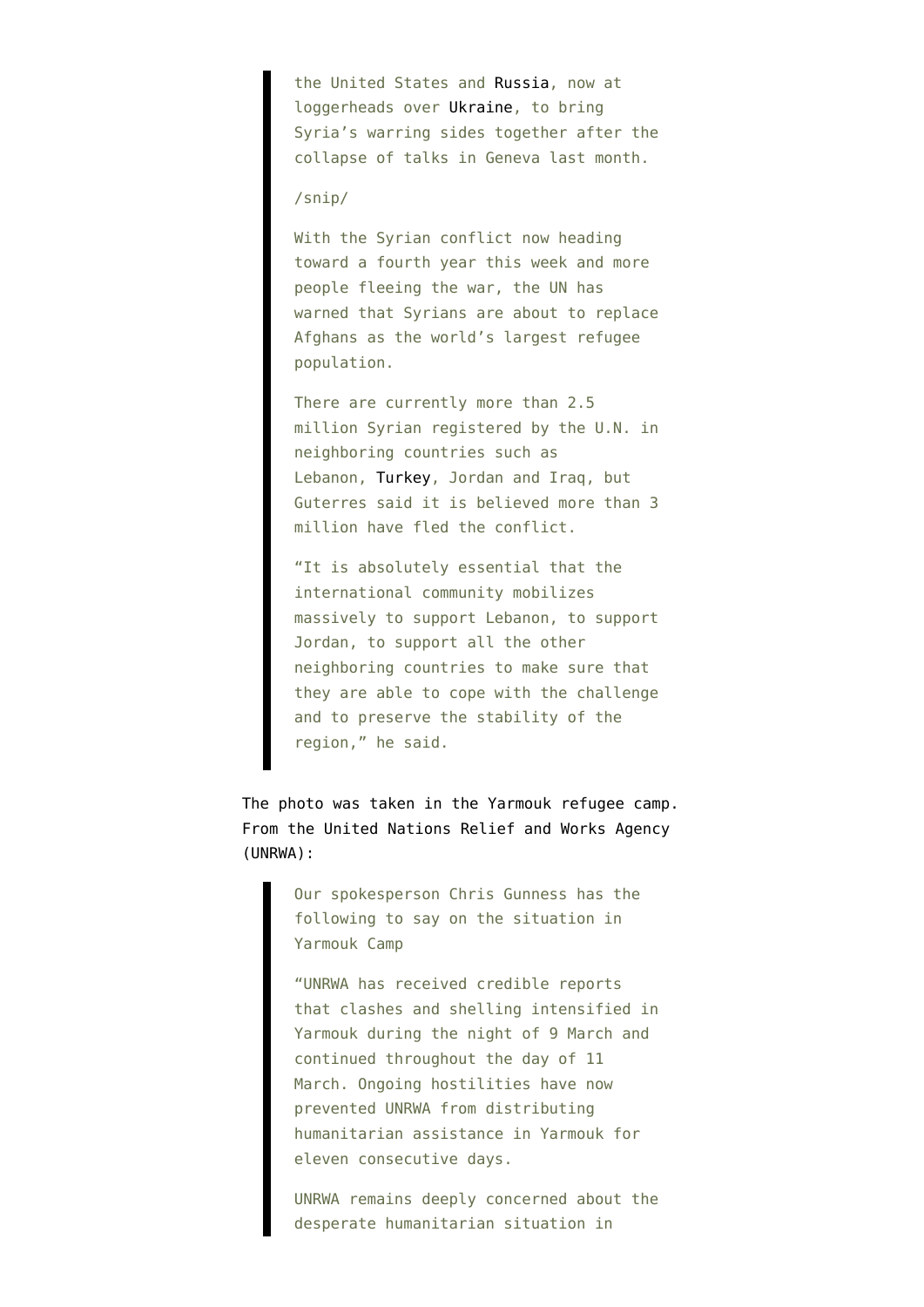Yarmouk and the fact that repeated resort to armed force has, over the previous eleven days, disrupted its efforts to alleviate the desperate plight of civilians. UNRWA reiterates its strong demands that all parties cease hostilities and seek to resolve their differences exclusively by peaceful means. UNRWA also urges all concerned parties to immediately allow and facilitate the resumption of food distribution to civilians inside Yarmouk."

Think about that. The very site where this photo was taken has been shelled as recently as yesterday and no food supplies have reached the camp in eleven days. Sadly, even the photo itself has been subject to attack, with the New York Times today providing [information from](http://www.nytimes.com/2014/03/12/world/middleeast/syria.html) [photography experts confirming its authenticity:](http://www.nytimes.com/2014/03/12/world/middleeast/syria.html)

> Digital photography experts said they believed that the image was real.

Hany Farid, a computer science professor at Dartmouth College who specializes in image forensics, said a relatively simple "clone test" — an examination to reveal whether individuals in the crowd looked alike and would thus be evidence of alteration — showed no such duplications.

He also said the consistency of light and shadow in the photograph would have been enormously difficult to fabricate. More persuasive, he said, was a video of the Yarmouk camp shot at the same time that corroborated the scene.

"There is no evidence that photo is fake," Mr. Farid said in a telephone interview. "So now everybody should shut up about it."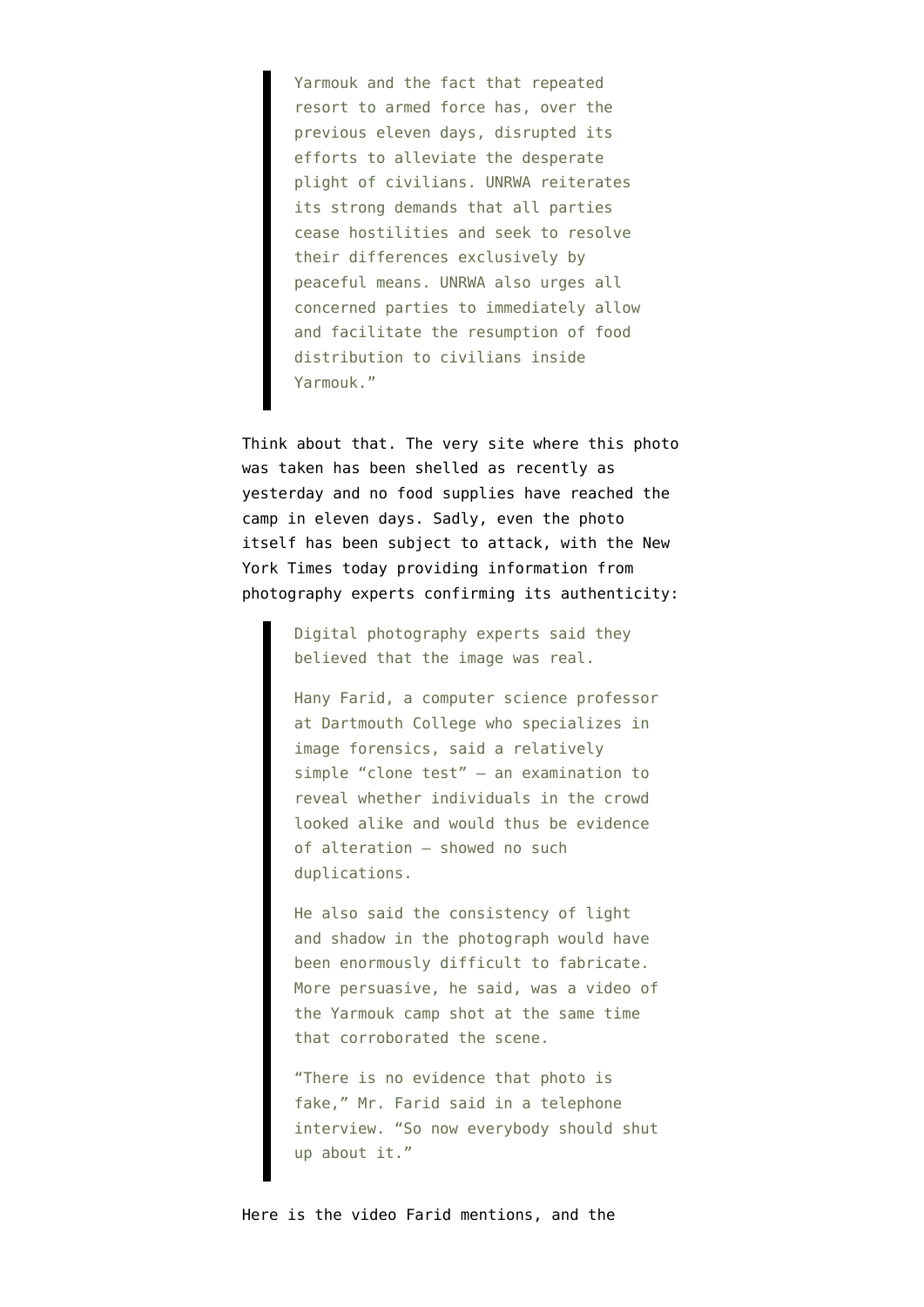opening scenes do indeed match the photo in location and crowd size. Further, we get multiple vantage points in the video, making it quite clear the crowd was real:

[youtuber youtube='http://www.youtube.com/watch?v=h-rjJCRf hk8#t=188′]

UNRWA is carrying out a [huge public awareness](http://www.unrwa.org/newsroom/press-releases/130-humanitarian-organisations-demand-access-civilians-syria) [campaign](http://www.unrwa.org/newsroom/press-releases/130-humanitarian-organisations-demand-access-civilians-syria) to aid those who are starving in Syria:

> The global humanitarian community has released a joint "Thunderclap" statement demanding "immediate, secure, substantial and permanent humanitarian access for all civilians in Syria, including countless children. The statement, which comes a week after the UN was last able to deliver food to Yarmouk camp in Damascus, is signed by 130 organisations, including major United Nations agencies and International Non Governmental organizations along with smaller, grassroots groups with deep reach into local communities.

> The statement urges "all parties on the ground to listen to the voice of the international community as expressed unanimously through the Security Council and to act now to halt the march of death, injury, hunger and suffering." It makes a call to world leaders on the third anniversary of the start of the conflict; "Don't let the people in Syria, children and families, lose another year to bloodshed and suffering, violating the most fundamental laws of war."

> Explaining the campaign, UNRWA Spokesperson, Chris Gunness said, "This is part of a Thunderclap social media campaign which aims to reach 23 million people with the hashtag "LetUsThrough. The "Thunderclap" itself will be at noon